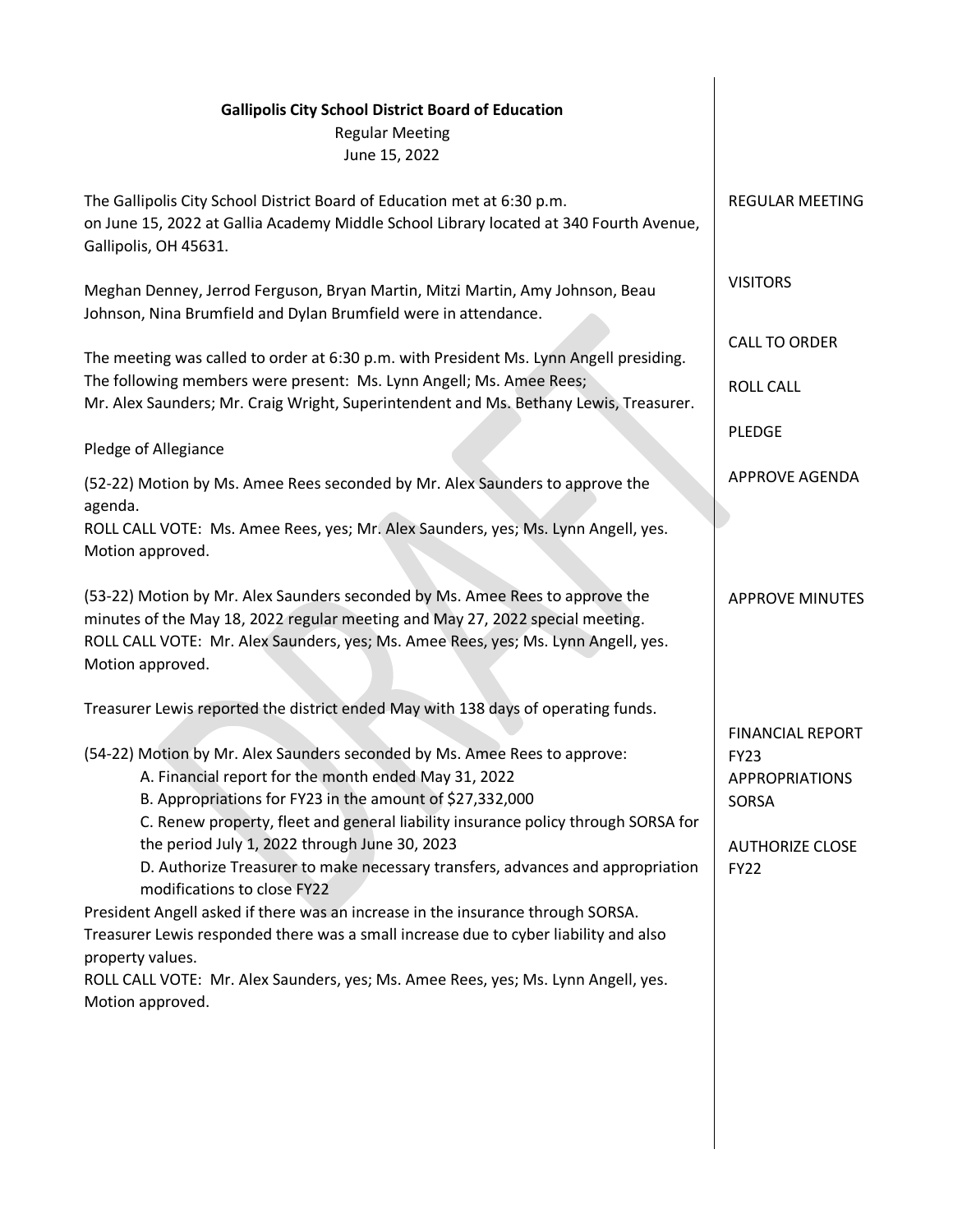## **GALLIPOLIS CITY SCHOOLS** 2022-2023 SCHOOL YEAR **Permanent Appropriations** ALL FUND TYPES July 1, 2022

|                                            | Governmental Fund Types       |                            |
|--------------------------------------------|-------------------------------|----------------------------|
| <b>Fund Class/Name</b>                     | <b>Fund Number</b>            | <b>Total Appropriation</b> |
| <b>General Fund Class</b>                  |                               |                            |
| <b>General Fund</b>                        | 001                           | 21,200,300.00              |
|                                            |                               |                            |
| <b>Special Revenue Class</b>               |                               |                            |
| Lunchroom                                  | 006                           | 750,000.00                 |
| <b>Public School Support</b>               | 018                           | 10,000.00                  |
| American Dairy Asso. Grant                 | 019                           |                            |
| <b>Athletic Tournament</b>                 | 022                           | 5,000.00                   |
| <b>Education Foundation</b>                | 029                           | 3,000.00                   |
| <b>Classroom Facilities Maintenance</b>    | 034                           | 150,000.00                 |
| <b>Term Benefits</b>                       | 035                           | 150,000.00                 |
| <b>Student Activity</b>                    | 200                           | 20,000.00                  |
| <b>Athletics</b>                           | 300                           | 180,000.00                 |
| <b>Auxiliary Funds</b>                     | 401                           | 100,000.00                 |
| <b>Early Childhood Education</b>           | 439                           | 220,000.00                 |
| <b>One Net</b>                             | 451                           | 9,000.00                   |
| <b>Student Wellness and Success Funds</b>  | 467                           | 200,000.00                 |
| <b>Miscellaneous State Grants</b>          | 499                           |                            |
| <b>ESSER (COVID-19)</b>                    | 507                           |                            |
| 21st Century (AFterSchool Grant)           | 509                           | 300,000.00                 |
| <b>Title VI-B</b>                          | 516                           | 615,000.00                 |
| Title I                                    | 572                           | 900,000.00                 |
| Title IV - Student Support                 | 584                           | 60,000.00                  |
| <b>Title VI-B Preschool</b>                | 587                           | 18,000.00                  |
| <b>Title IIA</b>                           | 590                           | 115,000.00                 |
| Miscellanous Fed Grants - Rural & Low      | 599                           | 40,000.00                  |
|                                            |                               |                            |
| <b>Total Special Revenue Class</b>         |                               | 3,845,000.00               |
| <b>Debt Service Fund Class</b>             |                               |                            |
| <b>Bond Retirement Fund</b>                | 002                           | 1,830,700.00               |
|                                            |                               |                            |
| <b>Capital Project Fund Class</b>          |                               |                            |
| Permanent Improvement Fund                 | 003                           | 350,000.00                 |
| <b>Building</b>                            | 004                           | 70,000.00                  |
| <b>Capital Projects</b>                    | 070                           | 35,000.00                  |
|                                            |                               |                            |
| <b>Total Capital Project Fund Class</b>    |                               | 455,000.00                 |
|                                            | <b>Proprietary Fund Types</b> |                            |
| <b>Enterprise Fund Class</b>               |                               |                            |
| Uniform School Supplies                    | 009                           | 1,000.00                   |
|                                            |                               |                            |
| <b>Total Enterprise Fund Class</b>         |                               | 1,000.00                   |
|                                            |                               |                            |
|                                            |                               |                            |
| <b>Total Appropriations-All Fund Types</b> |                               | 27.332.000.00              |

FY23 APPROPRIATIONS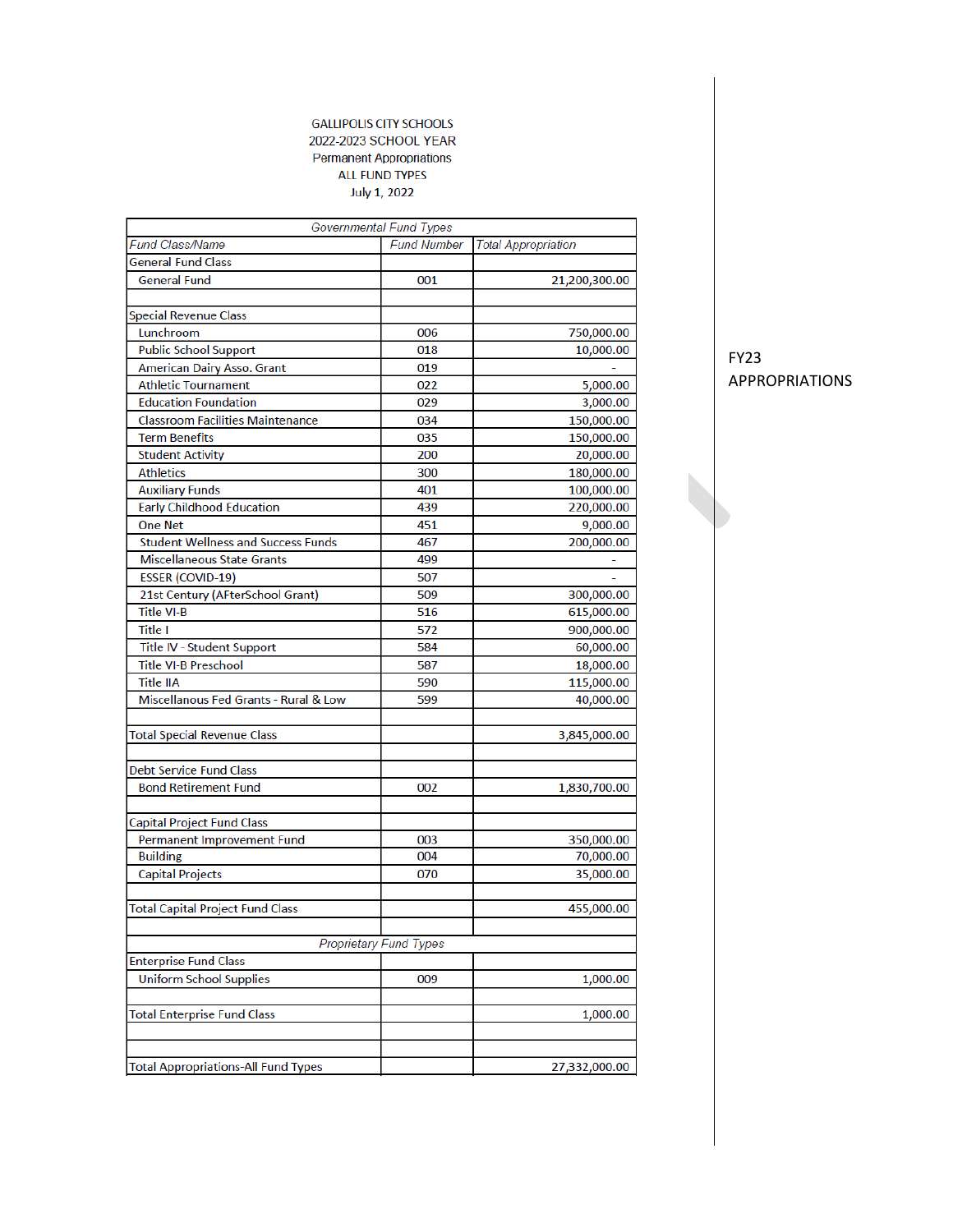(55-22) Motion by Ms. Amee Rees seconded by Mr. Alex Saunders to accept the amount and rates as determined by the Budget Commission and authorizing necessary tax ROLL CALL VOTE: Ms. Amee Rees, yes; Mr. Alex Saunders, yes; Ms. Lynn Angell, yes. Motion approved.

## **BOARD OF EDUCATION GALLIPOLIS CITY SCHOOL DISTRICT GALLIA COUNTY, OHIO**

The Board of Education (the "Board") of the Gallipolis City School District, Gallia County, Ohio (the "School District"), met in regular session on June 15, 2022 at 6:30 p.m., at Gallia Academy Middle School, 340 Fourth Avenue, Gallipolis, Ohio, 45631, with the following members present:

X Ms. Angell Mr. O'Brien X Ms. Rees X Mr. Alex Saunders Mr. Morgan Saunders

Ms. Amee Rees moved for adoption of the following resolution:

RESOLUTION ACCEPTING THE AMOUNTS AND RATES AS DETERMINED BY THE BUDGET COMMISSION AND AUTHORIZING THE NECESSARY TAX

RESOLVED, By the Governing Board of Gallipolis City School District, Gallia County, Ohio, in accordance with the provisions of law has previously adopted a Tax Budget for the next succeeding fiscal year commencing July 1. 2022; and

WHEREAS, The Budget Commission of Gallia County, Ohio has certified its actions thereon to this Board together with an estimate by the County Auditor of the rate of each tax necessary to be levied by this Board, and what part thereof is without, and what part within, the ten mill limitation; therefore, be it

RESOLVED, By the Governing Board of Gallipolis City School District, Gallia County; Ohio, that the amounts and rates, as determined by the Budget Commission in its certification, be and the same are hereby accepted; and be it further

RESOLVED, That there be and is hereby levied on the tax discipline of said Township the rate of each tax necessary to be levied within and without the ten mill limitation as follows:

| Fund                   | Amount Approved<br>by Budget Commission<br>Inside 10 M. Limitation | Amount Approved<br>by Budget Commission<br>Outside 10 M. Limitation | Total |
|------------------------|--------------------------------------------------------------------|---------------------------------------------------------------------|-------|
| General Fund           | 3.80                                                               | 27.20                                                               |       |
| Permanent Improvement  |                                                                    | 1.50                                                                |       |
| <b>Bond Retirement</b> |                                                                    | 7.20                                                                |       |
| Total                  | 3.80                                                               | 35.90                                                               | 39.7  |

AND BE IT FURTHER RESOLVED, that the Fiscal Officer of this Board be and she is hereby directed to certify a copy of this resolution to the County Auditor of said county.

Mr. Alex Saunders seconded the Resolution and the roll being called upon its adoption the vote resulted as follows:

Voting Aye: Ms. Amee Rees, Mr. Alex Saunders, Ms. Lynn Angell

Voting Nay:

The resolution:

Action taken: June 15, 2022

thay Mollins

Treasurer, Gallipolis City School District Board of Education

**ACCEPT TAX RATES**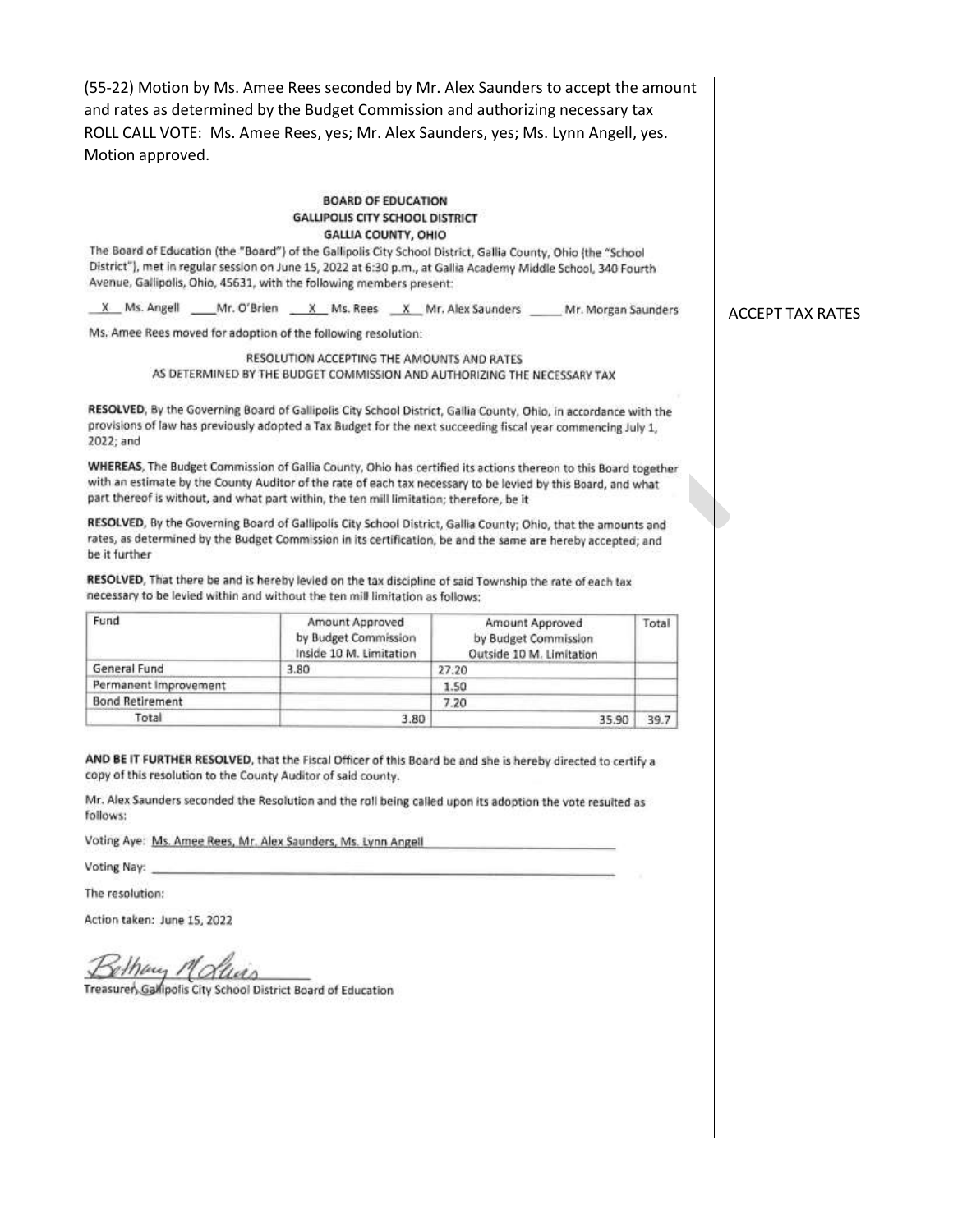| Board recognize the following FFA students:<br>Environmental and Natural Resources Team for 5 <sup>th</sup> Place in the state competition:<br>Hunter Cook, Bryce Hines, Owen Saunders and Evan Stapleton                                                                                                                                                                                                                                                                                                                                                                                                                                                                                                                                                                                                                                                                                                                                                             | <b>RECOGNITION FFA</b>                                                                                                                                                       |
|-----------------------------------------------------------------------------------------------------------------------------------------------------------------------------------------------------------------------------------------------------------------------------------------------------------------------------------------------------------------------------------------------------------------------------------------------------------------------------------------------------------------------------------------------------------------------------------------------------------------------------------------------------------------------------------------------------------------------------------------------------------------------------------------------------------------------------------------------------------------------------------------------------------------------------------------------------------------------|------------------------------------------------------------------------------------------------------------------------------------------------------------------------------|
| Urban Soils Team for 5 <sup>th</sup> Place in the state competition and 21 <sup>st</sup> overall in the National<br>competition which was the Top Ohio Team:<br>Dylan Brumfield, Hunter Cook, Beau Johnson and Alivia Lear                                                                                                                                                                                                                                                                                                                                                                                                                                                                                                                                                                                                                                                                                                                                            |                                                                                                                                                                              |
| State FFA Degrees: Bryce Hines, Evan Stapleton, Dylan Brumfield, Beau Johnson and<br>Alivia Lear                                                                                                                                                                                                                                                                                                                                                                                                                                                                                                                                                                                                                                                                                                                                                                                                                                                                      |                                                                                                                                                                              |
| FFA Teacher and Advisor Jerrod Ferguson reported the environment and natural<br>resources is a new contest. He added the Urban Soils Team was able to be the highest<br>scoring team from Ohio in National competition. Superintendent Wright and Teacher<br>Ferguson congratulated students and parents on their success. Ms. Amee Rees added a<br>congratulations for the State FFA degrees.                                                                                                                                                                                                                                                                                                                                                                                                                                                                                                                                                                        |                                                                                                                                                                              |
| (56-22) Motion by Ms. Amee Rees seconded by Mr. Alex Saunders to approve the                                                                                                                                                                                                                                                                                                                                                                                                                                                                                                                                                                                                                                                                                                                                                                                                                                                                                          |                                                                                                                                                                              |
| following:<br>A. Rescind 50-22 E. 2. Vince Dombrow as Assistant Varsity Football Coach<br>at Category 2 with 0 experience<br>B. Transfer of Bethany Neal to Secretary at Step 5 on the Classified Salary<br>Schedule effective August 1, 2022<br>C. Wesley Henry from a 5.8 Hour Custodian to 8 Hour Custodian<br>effective July 1, 2022<br>D. Stipend rate of \$22 per hour for Autism Training including aide Jennifer Ross<br>for 14 hours<br>E. Employ Timothy Huffman for the 2022-2023 school year as Teacher effective<br>August 15, 2022 certified in Multi-Age (P-12) Music at 150 hours with 6 years of<br>experience on the certified salary schedule pending verification from former<br>employer<br>F. Employ Jennifer Davis as Special Services Secretary at Step 0 on the Classified<br>Salary Schedule effective August 1, 2022<br>G. Temporary summer help for the period June 16, 2022 through August 12,<br>2022 as follows:<br>1. Joshua Clifford | <b>RESCIND</b><br>SUPPLEMENTAL<br><b>TRANSFER</b><br>SECRETARY<br>8 HOUR<br><b>CUSTODIAN</b><br><b>AUTISM STIPEND</b><br><b>EMPLOY TEACHER</b><br><b>EMPLOY</b><br>SECRETARY |
| 2. Caleb Stout<br>H. Supplemental contracts for the 2022-2023 school year as follows:<br>1. Vince Dombrow as 7th and 8th grade Head Football Coach                                                                                                                                                                                                                                                                                                                                                                                                                                                                                                                                                                                                                                                                                                                                                                                                                    | <b>SUMMER HELP</b>                                                                                                                                                           |
| at Category 3 with 0 experience<br>2. Dekota Metzler as Assistant Varsity Soccer Coach Boys<br>at Category 2 with 1 year of experience<br>3. Amber Phillips as Assistant Varsity Soccer Coach Girls<br>at Category 2 with 1 year of experience<br>4. Cassie Walker as 7th Grade Head Volleyball Coach<br>at Category 3 with 2 years of experience<br>5. Andrew Young as Assistant Varsity Football Coach<br>at Category 2 with 1 year of experience                                                                                                                                                                                                                                                                                                                                                                                                                                                                                                                   | <b>SUPPLEMENTALS</b>                                                                                                                                                         |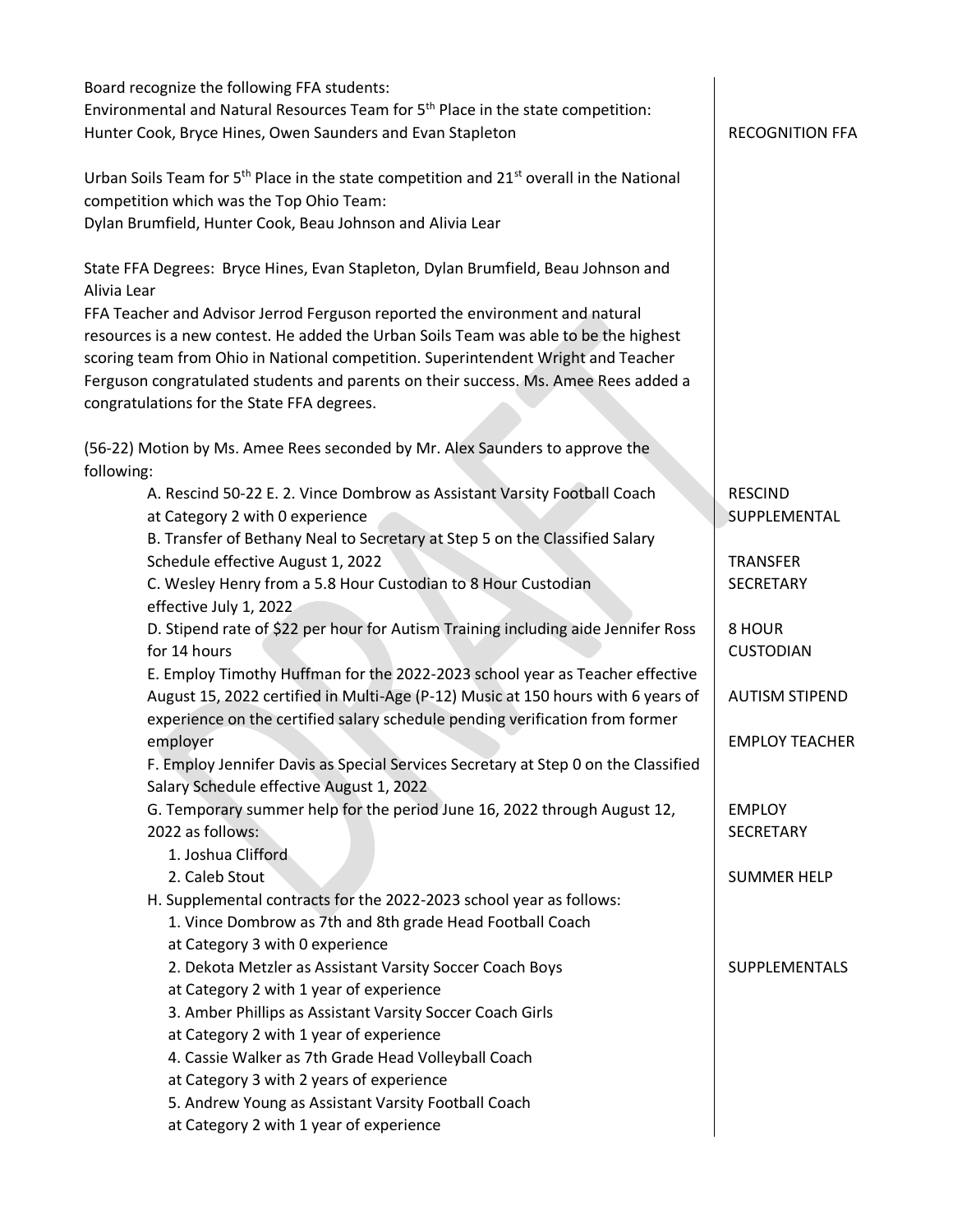| New employees were discussed. Timothy Huffman is a GAHS graduate. The transfer of<br>Bethany Neal will leave an open library aide position at Washington which will be<br>posted.                                                                                                                                                                                                                                                                |                                                               |
|--------------------------------------------------------------------------------------------------------------------------------------------------------------------------------------------------------------------------------------------------------------------------------------------------------------------------------------------------------------------------------------------------------------------------------------------------|---------------------------------------------------------------|
| ROLL CALL VOTE: Ms. Amee Rees, yes; Mr. Alex Saunders, yes; Ms. Lynn Angell, yes.<br>Motion approved.                                                                                                                                                                                                                                                                                                                                            |                                                               |
| (57-22) Motion by Mr. Alex Saunders seconded by Ms. Amee Rees to approve:<br>A. 2022-2023 Cooperative Special Education and Related Service Programs with<br>the Gallia-Jackson-Vinton JVSD Board of Education contractual agreement<br>B. Photography agreement with Erica Matheny Photography for the 2022-2023                                                                                                                                | <b>BHCC CONTRACT</b><br><b>PHOTOGRAPHY</b><br><b>CONTRACT</b> |
| school year<br>C. Gallia County Interagency agreement for the program coordination for<br>transition and services for Part C and Part B for the 2021-2022 school year<br>ROLL CALL VOTE: Mr. Alex Saunders, yes; Ms. Amee Rees, yes; Ms. Lynn Angell, yes.<br>Motion approved.                                                                                                                                                                   | INTERAGENCY<br><b>CONTRACT</b>                                |
| (58-22) Motion by Ms. Amee Rees seconded by Mr. Alex Saunders to approve the<br>following mileage reimbursement of \$0.40 per mile to transport special need students<br>for the 2022-2023 school year as follows:<br>A. Coleen Hawkins                                                                                                                                                                                                          | <b>TRANSPORTATION</b>                                         |
| <b>B. Annette Holliday</b><br>C. Rebecca and/or Robert Merrill<br>D. Marlene Swingle<br>ROLL CALL VOTE: Ms. Amee Rees, yes; Mr. Alex Saunders, yes; Ms. Lynn Angell, yes.                                                                                                                                                                                                                                                                        |                                                               |
| Motion approved.                                                                                                                                                                                                                                                                                                                                                                                                                                 |                                                               |
| The Board reviewed the semiannual bullying and harassment report.                                                                                                                                                                                                                                                                                                                                                                                | <b>BULLYING REPORT</b>                                        |
| Superintendent Wright reported the high school gym floor is getting stained. Safety<br>fence is being installed on the side parking lot of GAMS. Sidewalks at Washington are<br>being poured. Trees are being cut and then the house located on Mulberry will be<br>demolished. Ms. Angell asked if house would be down prior to school starting and<br>Superintendent Wright responded that was the plan.                                       | <b>UPDATE</b>                                                 |
| Superintendent Wright provided an update on the HVAC and STEAM progress.                                                                                                                                                                                                                                                                                                                                                                         |                                                               |
| President Angell announced the next regular meeting is set for 6:30 p.m. on<br>July 20, 2022 at Gallia Academy Middle School Library.                                                                                                                                                                                                                                                                                                            | <b>NEXT MEETING</b>                                           |
| (59-22) Motion by Mr. Alex Saunders seconded by Ms. Amee Rees at 6:55 p.m. to move<br>into executive session to consider the discipline of a public employee, consider the<br>investigation of charges or complaints against a public employee, official, licensee or<br>student; consider the sale of property at competitive bidding.<br>ROLL CALL VOTE: Mr. Alex Saunders, yes; Ms. Amee Rees, yes; Ms. Lynn Angell, yes.<br>Motion approved. | <b>EXECUTIVE SESSION</b>                                      |